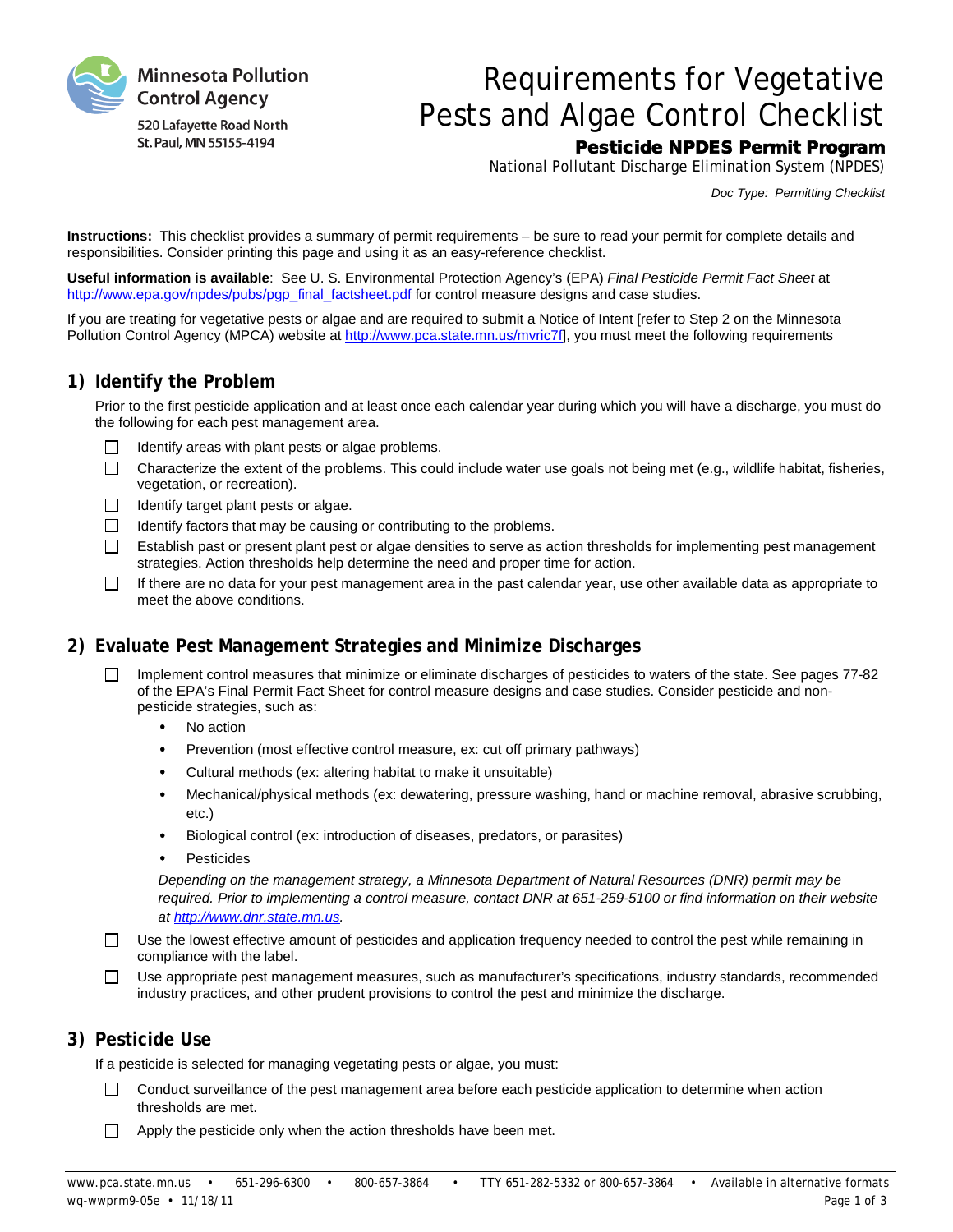# **4) Report Adverse Incidents**

Refer to Step 6 on the MPCA website at<http://www.pca.state.mn.us/zihyc83> for more detailed reporting information. If you are aware or are made aware of an Adverse Incident – such as distressed or dead plants or animals – which may be the result of your pesticide application, you must:

- Immediately notify the Minnesota Duty Officer at 651-649-5451 or 800-422-0798.  $\Box$
- $\Box$ Submit an *Adverse Incident Report* within 15 days. The MPCA has developed an *Adverse Incident Report* form for you to use (found on the MPCA website at [http://www.pca.state.mn.us/publications/wq-wwprm9-02.doc\)](http://www.pca.state.mn.us/publications/wq-wwprm9-02.doc).
- If you determine that the adverse incident was not a result of your pesticide application, submit a justification letter or  $\Box$ email to the MPCA within 15 days.

*Note: These Adverse Incident reporting requirements are in addition to those required by Federal Insecticide, Fungicide, and Rodenticide Act.*

#### **5) Keep Records**

You must keep the following records at the address submitted on the Notice of Intent. The information must be documented within 15 days of pesticide application and must be retained for five years. An asterisk indicates information that is also required in the Annual Report (refer to Step 7 on the MPCA website at [http://www.pca.state.mn.us/qzqhc84\)](http://www.pca.state.mn.us/qzqhc84).

- $\Box$  A copy of the Notice of Intent submitted to the MPCA.
- $\Box$ Your assigned permit tracking number.\*
- $\Box$ Any correspondence exchanged between you and the MPCA.
- П. Records of the acres treated to demonstrate if your discharge exceeds the Threshold(s).
- $\Box$ A copy of any Adverse Incident Reports.\*
- П. Rationale for any determination that reporting of an Adverse Incident was not required.
- $\Box$ Target pests identified.\*
- $\Box$ Pest density prior to pesticide application.
- $\Box$ Water bodies, either by name or by location, to which you discharged pesticides. Consider recording latitude and longitude, too, since it is required on the Annual Report.\*
- $\Box$ Quantity of each pesticide product applied to each treatment area.
- $\Box$ Whether visual monitoring is conducted and if not, why not.
- $\Box$ Any unusual or unexpected effects on non-target organisms.
- $\Box$ Documentation of equipment cleaning, calibration, and repair (only if Decision-maker is also Applicator).

The following records kept by the applicator are required by the Minnesota Department of Agriculture and by this permit. If application is done by a for-hire applicator, the applicator is required to give you a copy of the records.

- $\Box$  Name of applicator (individual and company), including license number and company address.
- $\Box$ Pesticide application dates and times.
- $\Box$  Brand name of the pesticide, the EPA registration number, and dosage used.\*
- Location of the site where the pesticide was applied.\*  $\Box$
- $\Box$  Number of units treated, such as acres. $*$
- $\Box$ Temperature, wind speed, and wind direction at time of each pesticide application.
	- \*Also required in the Annual Report (refer to Step 7 on the MPCA website a[t http://www.pca.state.mn.us/qzqhc84\)](http://www.pca.state.mn.us/qzqhc84).

Large Entities, defined as public entities that serve a population of greater than 10,000 or private enterprises that exceed the Small Business Administration size standard, must keep the following additional records:

- $\Box$  A copy of your Pesticide Discharge Management Plan (PDMP), including any modifications made.
- A copy of your Annual Reports submitted to the MPCA.
- $\Box$ Action Thresholds.
- $\Box$ Methods and/or data used to determine that the Action Thresholds have been met.
- П. Documentation of any changes made and corrective action taken (see below for more information).